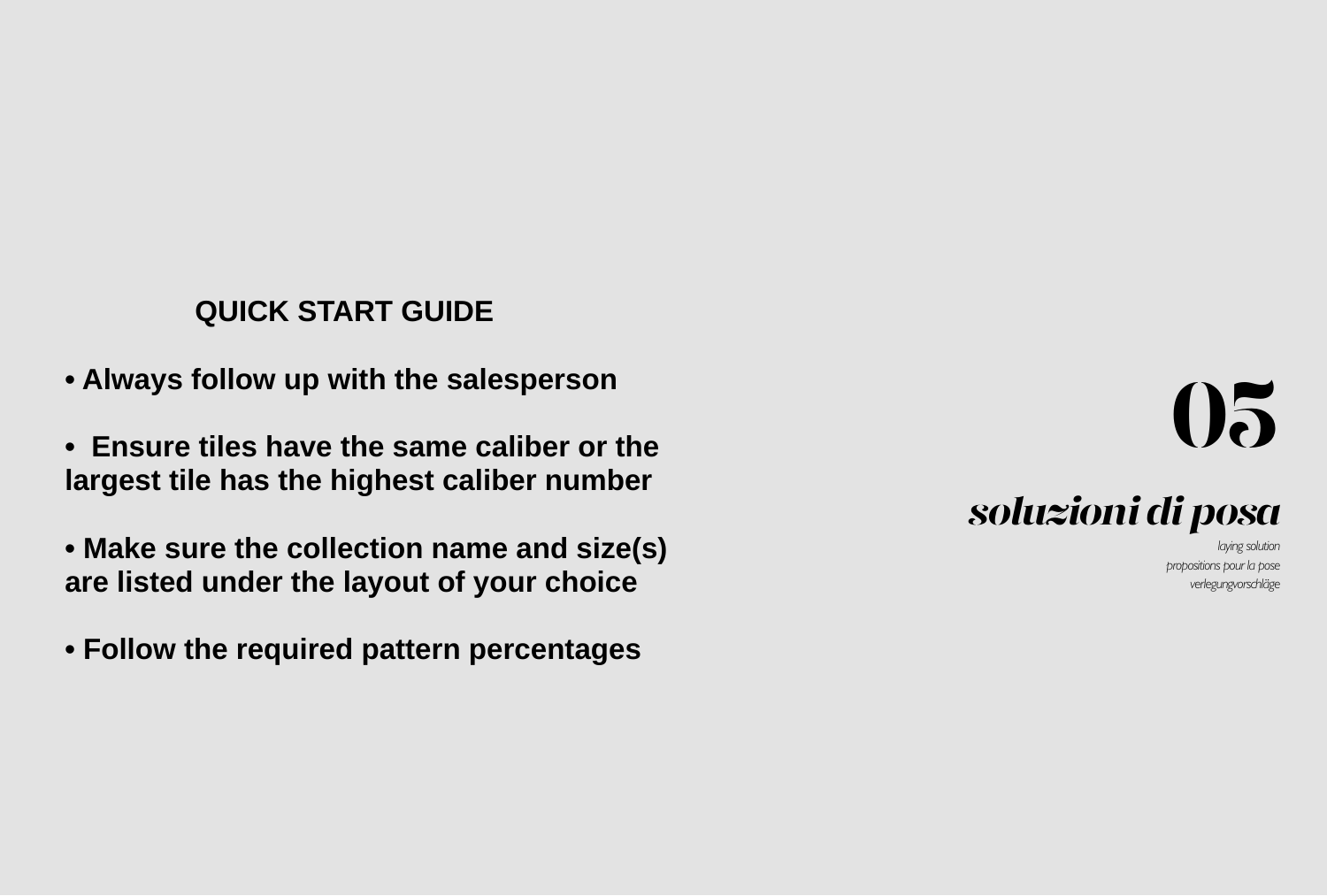



100%

 $\bullet$ 

100%

**FORMATI:** 

**COLLEZIONI:** 

**FORMATI:** 

collezioni:

 $30 \times 60$   $12" \times 24"$  (2pz)

 $30 \times 30$   $12" \times 12"$  (1pz)

renaissance, stonewave

50%

50 %

renaissance, stonewave

 $30 \times 30$   $12" \times 12"$  (3pz)

 $30 \times 60$   $12" \times 24"$  (2pz)



**FORMATI:** 

 $30 \times 60$   $12" \times 24"$  (5pz)

100%



 $30 \times 60$   $12" \times 24"$  (3pz)

**FORMATI:** 

## 418 LAYING

**SOLUTION** 







#### **COLLEZIONI:**

basaltina, board, brazilian slate, heritage, icon, loire, marwari, MAXXI, midtown, muse, polestar, renaissance, stonewave, sky, seamless, debris, evostone, pietra di grè



| <b>FORMATI:</b> |                                       |
|-----------------|---------------------------------------|
|                 | $30 \times 30$ $12" \times 12"$ (2pz) |
|                 | $30 \times 60$ $12" \times 24"$ (lpz) |

## **COLLEZIONI:**

renaissance, stonewave

**COLLEZIONI:** 

 $30 \times 60$   $12" \times 24"$  (2pz)

**FORMATI:** 

#### basaltina, board, brazilian slate, heritage, icon, loire, marwari, MAXXI, midtown, muse, polestar, renaissance, seamless, sky, stonewave, debris, evostone, pietra di grè

**COLLEZIONI:** basaltina, board, brazilian slate, heritage, icon, loire, marwari, MAXXI, midtown, muse, polestar, renaissance, seamless, sky, stonewave, debris, evostone, pietra di grè

 $\bullet$ 

100%

 $\bullet$ 

 $\bullet$ 

50%

50%

**FORMATI:**  $30 \times 30$   $12" \times 12"$  (3pz)  $30 \times 60$   $12" \times 24"$  (2pz)

42.86% 57.14%

€

42.86%

57.14%

COLLEZIONI:

## renaissance, stonewave



#### $60 \times 60$   $24" \times 24"$  (lpz) 20%  $30 \times 60$   $12" \times 24"$  (2pz)

80%

## COLLEZIONI:

basaltina, board, brazilian slate, heritage, icon, loire, marwari, MAXXI, midtown, muse, polestar, renaissance, seamless, sky, stonewave, debris, evostone, pietra di grè





FORMATI:  $60 \times 60$   $24'' \times 24''$  (3pz)  $30 \times 60$   $12" \times 24"$  (3pz)

**FORMATI:**  $60 \times 60$   $24" \times 24"$ 66.6% 33.3%  $30 \times 60$   $12" \times 24"$ 

COLLEZIONI:

pietra di grè

basaltina, board, brazilian slate, heritage, icon, loire,<br>marwari, MAXXI, midtown, muse, overall, polestar;

renaissance, seamless, sky, stonewave, debris, evostone,

 $\bullet$ 

#### COLLEZIONI:

basaltina, board, brazilian slate, heritage, icon, loire,<br>marwari, MAXXI, midtown, muse, overall, polestar; renaissance, seamless, sky, stonewave, debris, evostone, pietra di grè





**COLLEZIONI:** 

renaissance, stonewave

**FORMATI:**  $60 \times 60$  24" $\times$ 24"  $30 \times 60$   $12" \times 24"$  $30 \times 30$   $12" \times 12"$ 

12.5% **COLLEZIONI:** 

 $\bf \Phi$ 

50%

37.5%

42 %

39%

19%

renaissance, stonewave

board, heritage, loire







board, heritage, loire

**FORMATI:** 

 $60 \times 90$   $24" \times 36"$  (5pz)

 $60 \times 60$   $24" \times 24"$  (7pz)

 $30 \times 60$   $12" \times 24"$  (7pz)

COLLEZIONI:

 $\bullet$ 57.14%  $60:$ 28.57%  $45:$ 14.28%  $30<sub>1</sub>$ 



#### **FORMATI:**

 $\bf \Phi$ 

66.6%

33.3%

53.33%

40%

 $6.66\,\%$ 

#### $30 \times 60$   $12" \times 24"$  (3pz)  $30 \times 30$   $12" \times 12"$  (lpz) COLLEZIONI:

 $60 \times 60$   $24" \times 24"$  (2pz)

renaissance, stonewave

419 **LAYING** SOLUTION



#### **FORMATI:**

| $\times 60$ 24" $\times 24$ "  | 48.48% |
|--------------------------------|--------|
| $\times 45$ $18'' \times 18''$ | 27.27% |
| $\times 60$ $12" \times 24"$   | 24.24% |

## COLLEZIONI:

renaissance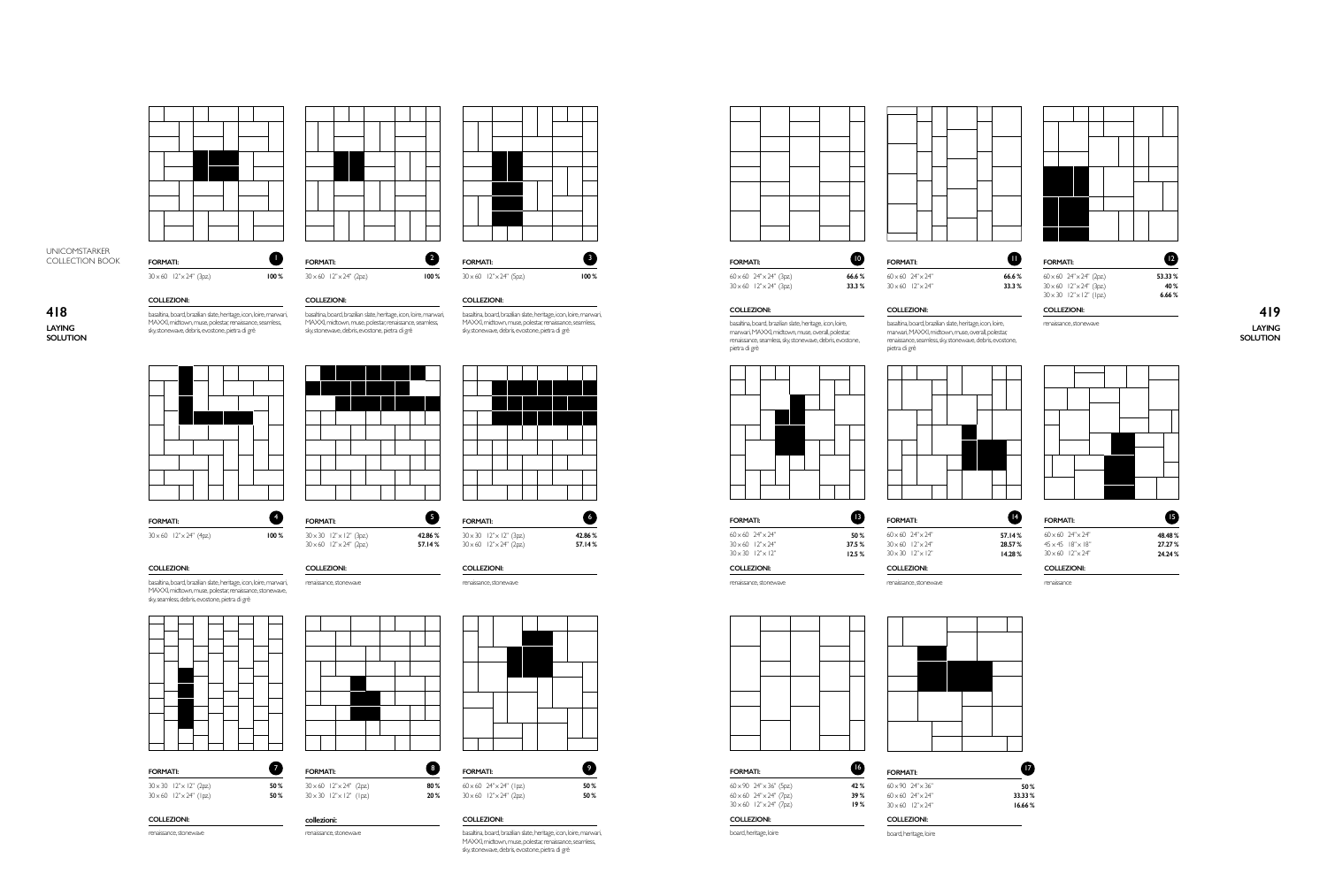**LAYING SOLUTION**

board. muse, overall



#### **73.53 % 26.47 %**  $\boldsymbol{0}$

**73 % 27 %**

 $40.8 \times 61.4$   $16'' \times 24''$  (1pz)  $30.5 \times 30.5$   $12" \times 12"$  (2pz)

dordogne, natural slate

**42.86 %**

dordogne, natural slate and the state of the state of the dordogne, natural slate

 $40.8 \times 61.4$   $16'' \times 24''$  $30.5 \times 30.5$  12"  $\times$  12" **FORMATI:**

| $45.8 \times 45.8$ $18" \times 18"$ | 69.24% |
|-------------------------------------|--------|
| $30.5 \times 30.5$ $12" \times 12"$ | 30.76% |

|--|

| 36 <sup>°</sup> |
|-----------------|
| 75.65%          |
| 24.35%          |
|                 |

dordogne, natural slate

#### **FORMATI:**

 $40.8 \times 61.4$   $16'' \times 24''$  (2pz)  $30.5 \times 30.5$   $12'' \times 12''$  (2pz)

#### **COLLEZIONI:**

dordogne, natural slate

**LAYING SOLUTION** <u>COLLEZIONI: COLLEZIONI: COLLEZIONI: COLLEZIONI: COLLEZIONI: COLLEZIONI: COLLEZIONI: COLLEZIONI: COLLEZIONI: COLLEZIONI: **421**</u>

**COLLEZIONI:**



**COLLEZIONI: COLLEZIONI:**



**COLLEZIONI:**

dordogne, natural slate **COLLEZIONI:**

**FORMATI: 55.54 % 22.23 % 22.23 %**  $45 \times 90$   $18'' \times 36''$  (2pz)  $15 \times 90$  6" $\times 36$ " (6pz)

board.muse.overall

 $\overline{60} \times 60$  24"  $\times$  24" (1 pz)  $30 \times 60$   $12" \times 24"$  (2pz)  $15 \times 60$   $6" \times 24"$  (lpz)

icon **COLLEZIONI:**

23



 $15 \times 60$  6" $\times 24$ "  $10 \times 60$  4" $\times 24$ "  $5 \times 60$   $2" \times 24"$ 

| 26                             |  |
|--------------------------------|--|
| <b>FORMATI:</b>                |  |
| $5 \times 60$ (3pz)            |  |
| 13.84%                         |  |
| $10 \times 60$ (Ipz)<br>3.07%  |  |
| $15 \times 60$ (2pz)           |  |
| 9.23%                          |  |
| $60 \times 60$ (4pz)<br>73.84% |  |
|                                |  |
| <b>COLLEZIONI:</b>             |  |
| board, MAXXI,<br>overall       |  |
|                                |  |

board, muse, overall

 $60 \times 60$  24" $\times$ 24" (5pz)  $30 \times 60$  12" $\times$ 24" (4pz)<br>15  $\times$  60 6" $\times$ 24" (8pz)

board, muse, overall **COLLEZIONI:**





24

 $\bf{a}$ **44.44 % 44.44 % 11.12 %**

**FORMATI:**  $30 \times 60$   $12" \times 24"$  (2pz)  $15 \times 60$  6" $\times 24$ " (1pz)



**FORMATI:**

board, muse, overall

 $30 \times 60$   $12" \times 24"$  (2pz)  $15 \times 60$   $6" \times 24"$  (4pz)

**COLLEZIONI:**

**50 % 50 %**

**33.3 % 66.6 %**

2

 $\bullet$ 

| <b>FORMATI:</b> |                                       |  |  |
|-----------------|---------------------------------------|--|--|
|                 | $30 \times 60$ $12" \times 24"$ (6pz) |  |  |
|                 | $15 \times 60$ $6" \times 24"$ (6pz)  |  |  |



**FORMATI:**

**COLLEZIONI:**

30

dordogne, natural slate



#### **COLLEZIONI:**

**50 % 33.3 % 16.6 %**

**FORMATI:**

board, MAXXi, overall

dordogne, natural slate

**COLLEZIONI:**

29

**FORMATI:**

**COLLEZIONI:**

**COLLEZIONI:**

 **80 % 20 %**

> 

**FORMATI:**

**COLLEZIONI:**

20 **50 % 50 %**